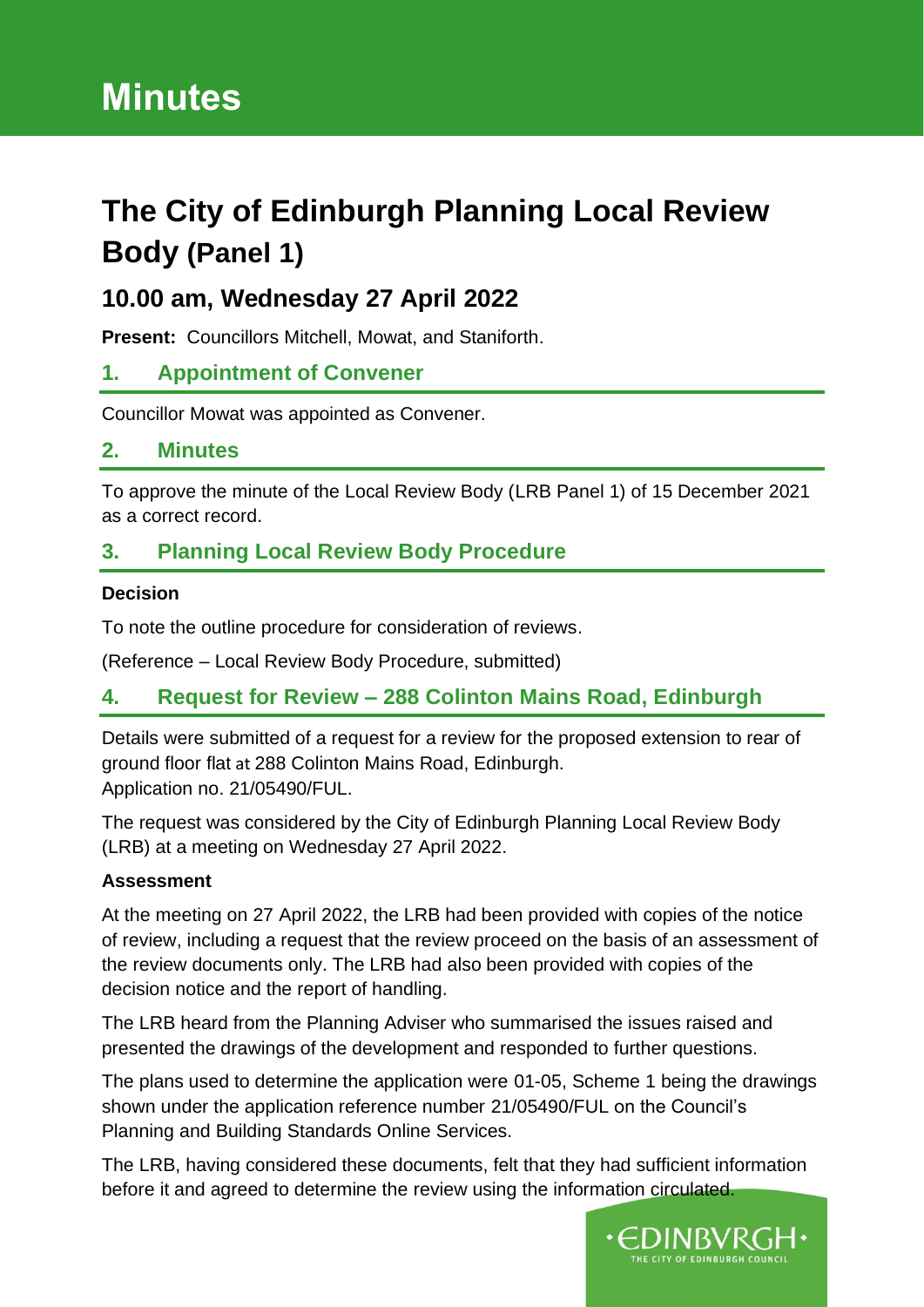The LRB in their deliberations on the matter, considered the following:

1) The development plan, including the relevant policies of the Edinburgh Local Development Plan.

Edinburgh Local Development Plan Policy Des 12 (Alterations and Extensions)

The Relevant Scottish Planning Policy – Sustainable Development Principles

2) Relevant Non-Statutory Guidelines.

Guidance for Householders

- 3) The procedure used to determine the application.
- 4) The reasons for refusal and the arguments put forward in the request for a review.

#### **Conclusion**

The LRB considered all the arguments put before it in respect of the proposed planning application and discussion took place in relation to the following issues:

- It was confirmed that there was information in the report about the applicant intending to purchase the upper flat and the potential loss of sunlight issue.
- There was some ambiguity if there would be loss of sunlight to the neighbouring property, given the garden appeared to be south facing.
- The report stated that there would be an unacceptable loss of sunlight to the neighbouring garden ground.
- It was confirmed that the sun path analysis would track from east to south to west and that any overshadowing would not last for the entire day, the concern was more on the basis that it was a small garden and therefore the impact may be greater.
- The applicant indicated that they intended to purchase the upper flat, but at this present time the flat remained in different ownership. Presently the extension would be unacceptably close to neighbouring residents' gardens and there would be serious amenity issue for neighbours.
- The overshadowing issue was not considered to be a reason for refusal, there would be some overshadowing in the morning only. However, the proximity of the extension to the neighbour's garden ground was an issue. The proposals were not in accordance with the relevant Edinburgh LDP policies.

Having taken all the above matters into consideration and although there was some sympathy for the proposals, the LRB was of the opinion that no material considerations had been presented in the request for a review which would lead it to overturn the determination by the Chief Planning Officer.

The LRB believed that the proposals failed to comply with the non-statutory Guidance for Householders in terms of privacy and overdevelopment of the garden area, as the extension would be located less than 9 metres from a garden boundary, being located only 1.75m from the garden boundary.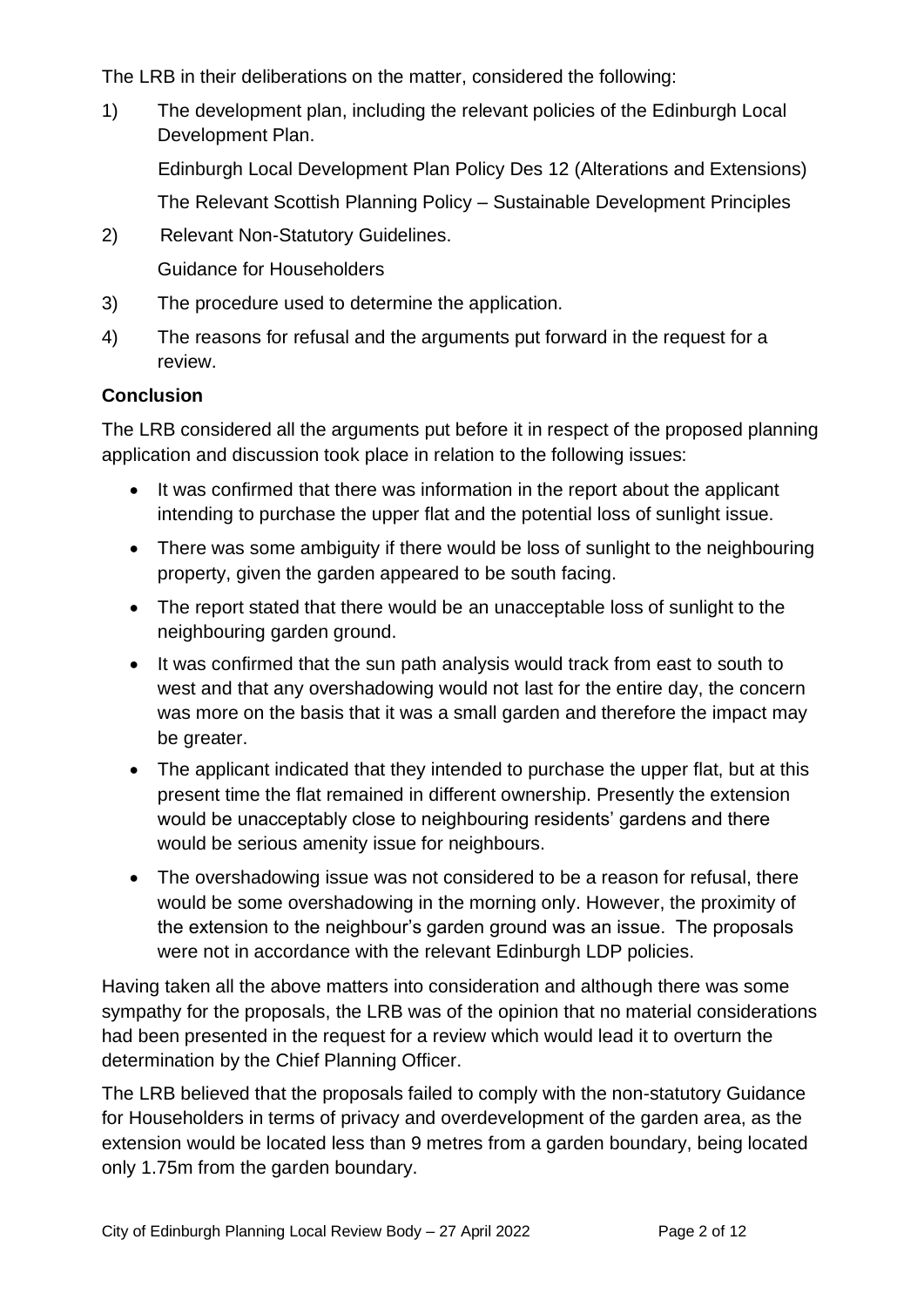However, the LRB also believed that the proposals would not result in a significant loss of sunlight to neighbouring garden ground and requested that this be removed as a grounds for refusal.

#### **Decision**

To uphold the decision by the Chief Planning Officer to refuse planning permission.

#### **Reasons for Refusal:**

The proposals failed to comply with Local Development Plan Policy Des 12 and failed to comply with the non-statutory Guidance for Householders in terms of privacy and overdevelopment of the garden area, as the extension would be located less than 9 metres from a garden boundary, being located only 1.75m from the garden boundary.

The Panel believed the proposals would not result in a significant loss of sunlight to neighbouring garden ground.

(Reference – Decision Notice, Notice of Review, Report of Handling and supporting documents, submitted)

## **5. Request for Review – 4 Glenorchy Terrace, Edinburgh**

Details were submitted of a request for a review to replace existing bathroom timber sash and case window with UPVC at 4 Glenorchy Terrace, Edinburgh. Application No. 21/06280/FUL.

The request was considered by the City of Edinburgh Planning Local Review Body (LRB) at a meeting on Wednesday 27 April 2022.

#### **Assessment**

At the meeting on 27 April 2022, the LRB had been provided with copies of the notice of review, including a request that the review proceed on the basis of an assessment of the review documents only. The LRB had also been provided with copies of the decision notice and the report of handling.

The LRB heard from the Planning Adviser who summarised the issues raised and presented the drawings of the development and responded to further questions.

The plans used to determine the application were 01-04, Scheme 1 being the drawings shown under the application reference number 21/06280/FUL on the Council's Planning and Building Standards Online Services.

The LRB, having considered these documents, felt that they had sufficient information before it and agreed to determine the review using the information circulated.

The LRB in their deliberations on the matter, considered the following:

1) The development plan, including the relevant policies of the Edinburgh Local Development Plan.

Edinburgh Local Development Plan Policy Des 12 (Alterations and Extensions)

Edinburgh Local Development Plan Policy Env 6 (Conservation Areas - Development)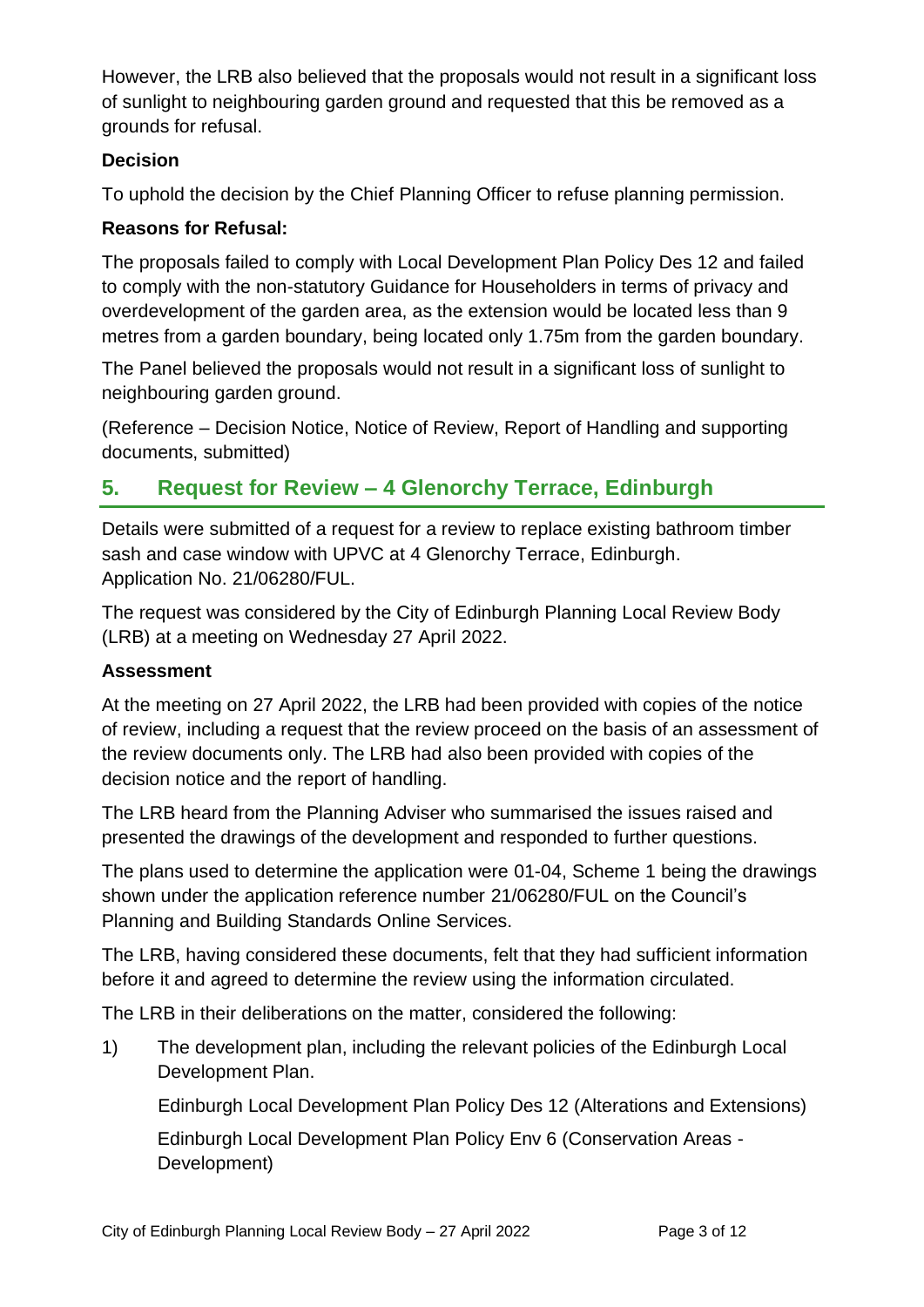The Relevant Scottish Planning Policy – Sustainable Development Principles

2) Relevant Non-Statutory Guidelines.

Listed Buildings and Conservation Areas

The Craigmillar Park Conservation Area Character Appraisal

- 3) The procedure used to determine the application.
- 4) The reasons for refusal and the arguments put forward in the request for a review.

#### **Conclusion**

The LRB considered all the arguments put before it in respect of the proposed planning application and discussion took place in relation to the following issues:

- That this was a straightforward case where the proposal was contrary to policy, and the officer's decision should be upheld.
- The proposal was clearly visible on the side elevation.
- There was some sympathy with this application as the proposed UPVC replacement for the timber sash and case window was small scale and it was at the side of the building. However, there were suitable alternatives to installing UPVC units that were more appropriate in a conservation area. (it was suggested that the applicant visited energy saving trust.org.uk for details).

Having taken all the above matters into consideration and although there was some sympathy for the proposals, the LRB was of the opinion that no material considerations had been presented in the request for a review which would lead it to overturn the determination by the Chief Planning Officer.

#### **Decision:**

To uphold the decision by the Chief Planning Officer to refuse planning permission.

#### **Reasons for Refusal:**

The proposed UPVC windows introduced a material which was not characteristic of the conservation area. As it was on a publicly visible elevation it would fail to preserve either the character or appearance of the conservation area and was contrary to Local Development Plan Policies Des 12, Env 6 and the non-statutory Guidance for Listed Buildings and Conservation Areas.

(References – Decision Notice, Report of Handling, Notice of Review and supporting documents, submitted).

## **6. Request for Review –12 House O'Hill Road, Edinburgh**

Details were submitted of a request for a review for a rear extension including a side dormer at 12 House O'hill Road, Edinburgh. Application No. 21/06308/FUL.

The request was considered by the City of Edinburgh Planning Local Review Body (LRB) at a meeting on Wednesday 27 April 2022.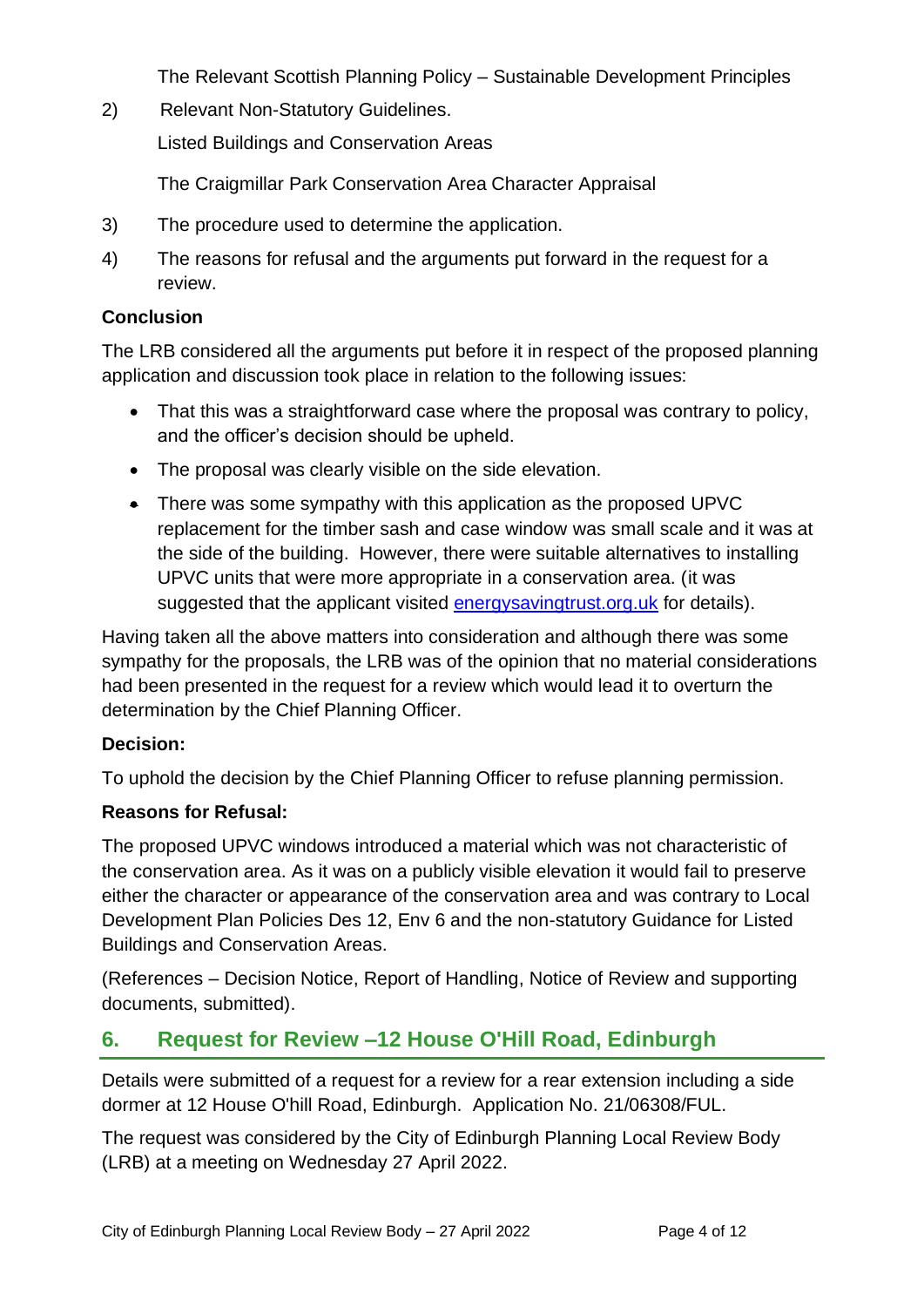#### **Assessment**

At the meeting on 27 April 2022, the LRB had been provided with copies of the notice of review submitted, including a request that the review proceed on the basis of an assessment of the review documents only. The LRB had also been provided with copies of the decision notice and the report of handling.

The LRB heard from the Planning Adviser who summarised the issues raised and presented the drawings of the development and responded to further questions.

The plans used to determine the application were 01-02, Scheme 1 being the drawings shown under the application reference number 21/06308/FUL on the Council's Planning and Building Standards Online Services.

The LRB, having considered these documents, felt that they had sufficient information before it and agreed to determine the review using the information circulated.

The LRB in their deliberations on the matter, considered the following:

1) The development plan, including the relevant policies of the Edinburgh Local Development Plan.

Edinburgh Local Development Plan Policy Des 12 (Alterations and Extensions)

The Relevant Scottish Planning Policy – Sustainable Development Principles

2) Relevant Non-Statutory Guidelines.

The Guidance for Householders

- 3) The procedure used to determine the application.
- 4) The reasons for refusal and the arguments put forward in the request for a review.

#### **Conclusion**

The LRB considered all the arguments put before it in respect of the proposed planning application and discussion took place in relation to the following issues:

- Clarification was given that this was not a conservation area, nor was the building listed, and consideration of the proposal was in relation to the impact on the character and appearance of the existing bungalow and the surrounding area.
- In support of the proposals, the applicant had submitted photos of properties near the proposal site. These examples evidenced a range of property types and extensions. It was not then clear that the officer's recommendations should be upheld as this proposal was not particularly damaging to area and particularly given that this type of extension was not uncommon in this area.
- The policy was open to interpretation, this was a fairly common design for the area and the work would be carried out quite sensitively.
- The frontage of the property was the important feature and the applicant had no intention to alter it. The proposals were quite attractive and there seemed to be an attempt to improve the property, rationalise it and make it more coherent.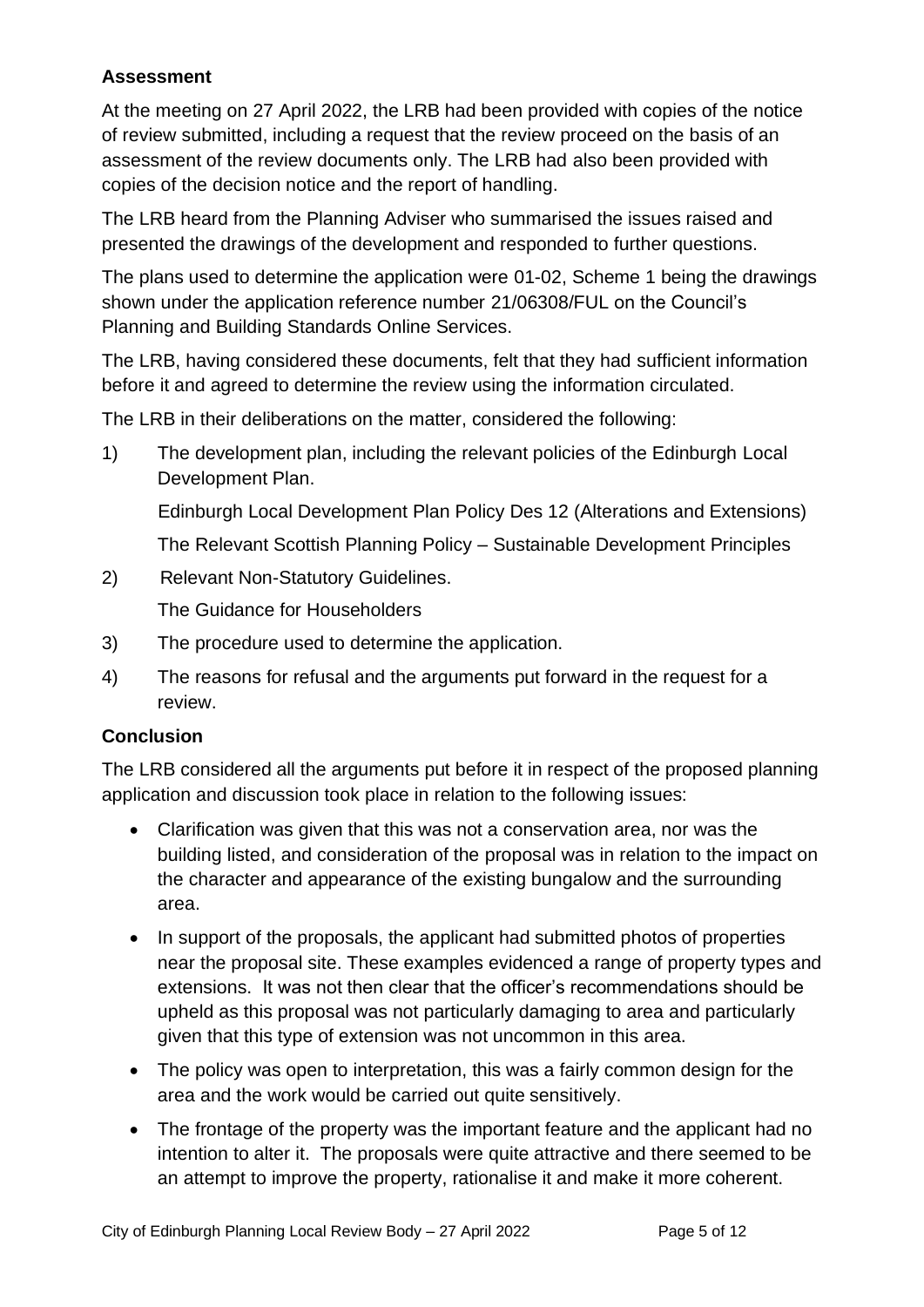Additionally, the proposals were not out of keeping with the area, preserved parts of the building and improved space.

• It was not the case that proposed development was unsuitable for the area.

Having taken all the above matters into consideration, the LRB determined that the proposal was not contrary to Local Development Plan policy Des 12 as it respected the established form of the existing bungalow property and was not harmful to its character and appearance. It was not an incompatible and dominant addition on the street scene, nor was it detrimental to the existing neighbourhood character.

It therefore overturned the decision of the Chief Planning Officer and granted planning permission.

#### **Decision:**

To not uphold the decision by the Chief Planning Officer to grant planning permission.

#### **Reason**

Having taken all the above matters into consideration, the LRB determined that the proposal was not contrary to Local Development Plan policy Des 12 as it respected the established form of the existing bungalow property, remained subservient and was not harmful to its character and appearance. It was not an incompatible and dominant addition on the street scene, nor was it detrimental to the existing neighbourhood character.

#### **Informatives**

- (a)The development hereby permitted should be commenced no later than the expiration of three years from the date of this consent.
- (b) No development should take place on the site until a 'Notice of Initiation of Development' had been submitted to the Council stating the intended date on which the development is to commence. Failure to do so constituted a breach of planning control under section 123(1) of the Town and Country Planning (Scotland) Act 1997.
- (c) As soon as practicable upon the completion of the development of the site, as authorised in the associated grant of permission, a Notice of Completion of Development must be given in writing to the Council.

(References – Decision Notice, Report of Handling, Notice of Review and supporting documents**,** submitted).

## **7. Request for Review – 13 Jordan Lane, Edinburgh**

Details were submitted of request for a review to refurbish windows with slim double glazing, repair rotten timber and add brush draught strips. Create safe disabled access to house from Jordan Lane, add electric car charging point, planted areas and SUDS paving. Reuse existing gate and railings where possible, and where necessary match existing finials and railings for new. Enhance welcoming aspect of house onto Jordan Lane, at 13 Jordan Lane, Edinburgh. Application No. 21/03213/FUL.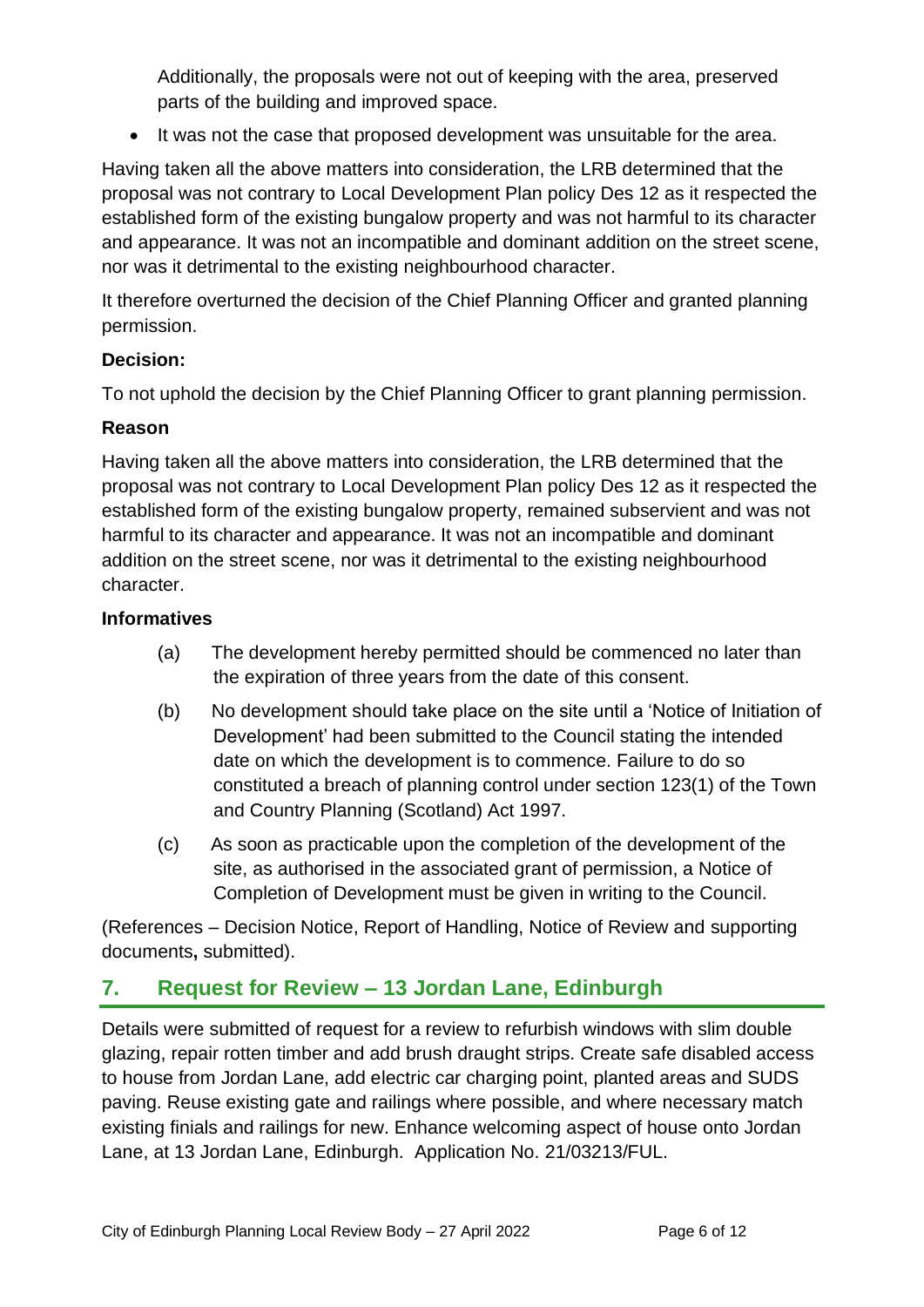The request was considered by the City of Edinburgh Planning Local Review Body (LRB) at a meeting on Wednesday 27 April 2022.

#### **Assessment**

At the meeting on 27 April 2022, the LRB had been provided with copies of the notice of review, including a request that the review proceed on the basis of an assessment of the review documents and a site inspection. The LRB had also been provided with copies of the decision notice and the report of handling.

The LRB heard from the Planning Adviser who summarised the issues raised and presented the drawings of the development and responded to further questions.

The plans used to determine the application were 01-04, Scheme 1 being the drawings shown under the application reference number 21/03213/FUL on the Council's Planning and Building Standards Online Services.

The LRB, having considered these documents, felt that they had insufficient information before it and agreed to continue the review.

The LRB in their deliberations on the matter, considered the following:

Edinburgh Local Development Plan Policy Des 7 (Private Parking)

Edinburgh Local Development Plan Policy Des 12 (Alterations and Extensions

Edinburgh Local Development Plan Policy Env 3 (Listed Buildings - Setting)

Edinburgh Local Development Plan Policy Env 4 (Listed Buildings - Alterations and Extensions)

Edinburgh Local Development Plan Policy Env 6 (Conservation Areas - Development)

The Relevant Scottish Planning Policy – Sustainable Development Principles

2) Relevant Non-Statutory Guidelines.

Guidance for Listed Buildings and Conservation Areas

Guidance for Householders

Historic Environment Scotland - Managing Change in the Historic Environment: **Boundaries** 

#### **Other Relevant policy guidance**

The Morningside Conservation Area Character Appraisal

- 3) The procedure used to determine the application.
- 4) The reasons for refusal and the arguments put forward in the request for a review.

#### **Conclusion**

The LRB considered all the arguments put before it in respect of the proposed planning application and discussion took place in relation to the following issues: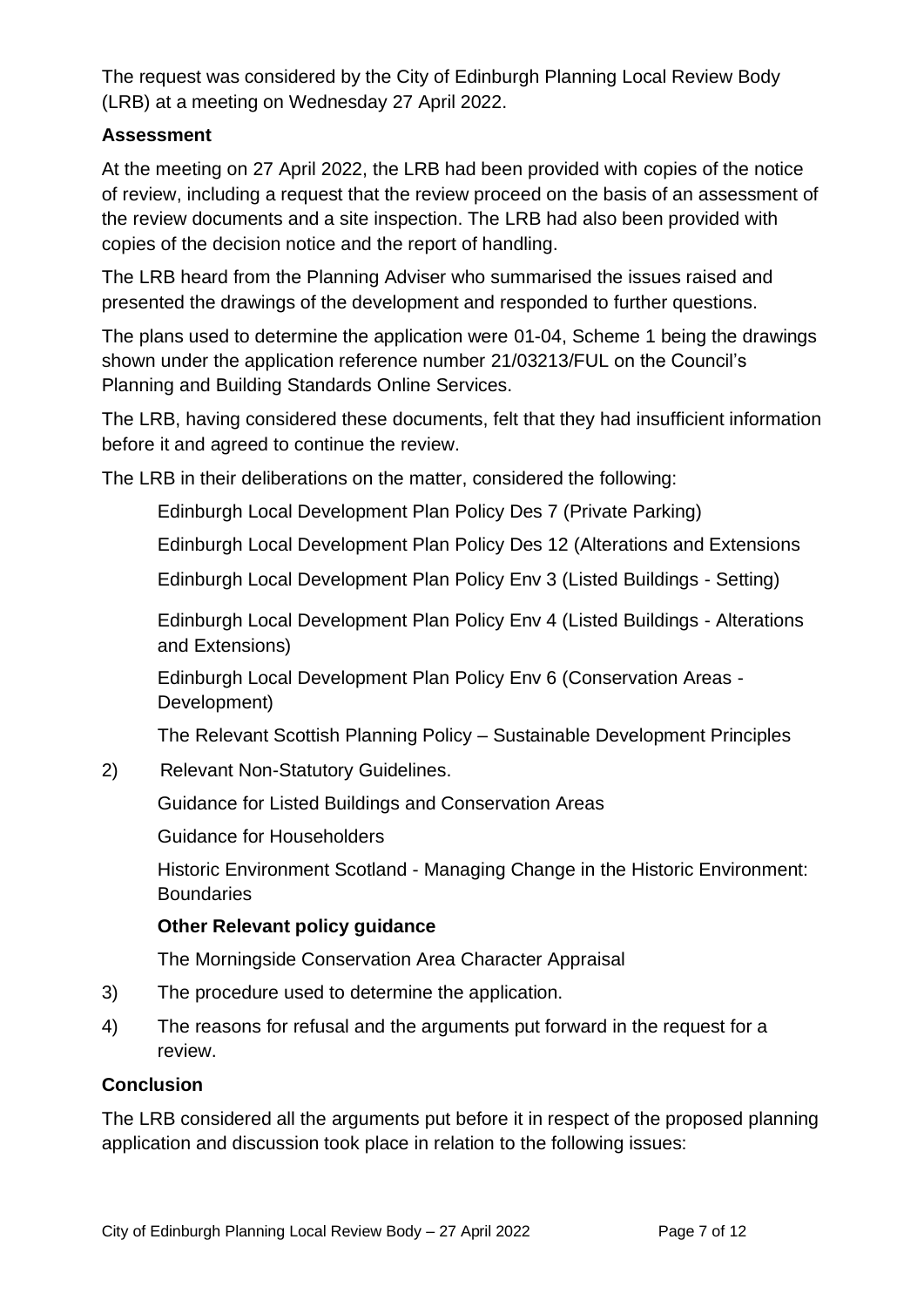- The Panel determined that there was insufficient information to make a decision on this application. It felt that it would be appropriate to defer consideration to a subsequent meeting, following the Council elections.
- The case would need to be considered as a new item due to the likelihood that the same elected members may not be on the Panel. The Panel also requested that the Listed Building appeal decision should form part of the papers for the new Panel to consider.
- For the reasons stated, this application should be continued and considered by the next meeting of LRB Panel 1, in the new administration.

Having taken all the above matters into consideration, the LRB determined to continue consideration of matter to the next meeting of the Local Review Body (Panel 1) of the new Council Administration, on the basis that there was insufficient information to allow determination of the Review. The Panel would like to see the DPEA decision on the associated listed building application appeal.

#### **Decision:**

To **CONTINUE** consideration of matter to the next meeting of the Local Review Body (Panel 1) of the new Council Administration, on the basis that there was insufficient information to allow determination of the Review. The Panel would like to see the DPEA decision on the associated listed building application appeal.

(References – Decision Notice, Report of Handling, Notice of Review and supporting documents, submitted).

## **8. Request for Review – 94 Lasswade Road, Edinburgh**

Details were submitted of a request for a review to remove entire existing roof, form rear extension and new attic accommodation over new and existing form single storey side extensions at 94 Lasswade Road, Edinburgh. Application No. 21/05409/FUL**.**

The request was considered by the City of Edinburgh Planning Local Review Body (LRB) at a meeting on Wednesday 27 April 2022.

#### **Assessment**

At the meeting on 27 April 2022, the LRB had been provided with copies of the notice of review, including a request that the review proceed on the basis of an assessment of the review documents only. The LRB had also been provided with copies of the decision notice and the report of handling.

The LRB heard from the Planning Adviser who summarised the issues raised and presented the drawings of the development and responded to further questions.

The plans used to determine the application were 01-05, Scheme 1 being the drawings shown under the application reference number 21/05409/FUL on the Council's Planning and Building Standards Online Services.

The LRB, having considered these documents, felt that they had sufficient information before it and agreed to determine the review using the information circulated.

The LRB in their deliberations on the matter, considered the following:

City of Edinburgh Planning Local Review Body – 27 April 2022 Page 8 of 12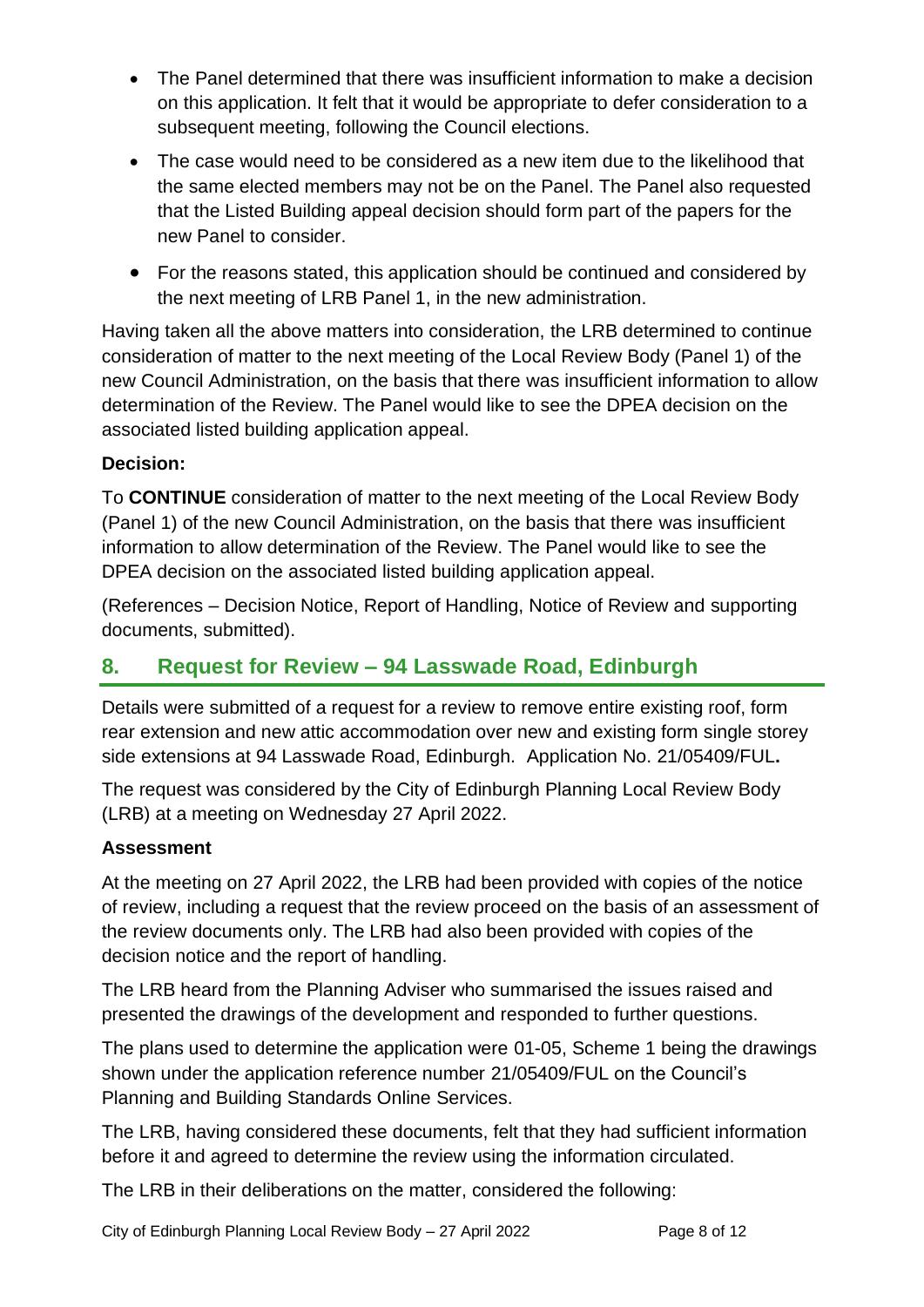1) The development plan, including the relevant policies of the Edinburgh Local Development Plan.

Edinburgh Local Development Plan Policy Des 12 (Alterations and Extensions) The Relevant Scottish Planning Policy – Sustainable Development Principles

- 2) Relevant Non-Statutory Guidelines. Guidance for Householders
- 3) The procedure used to determine the application.
- 4) The reasons for refusal and the arguments put forward in the request for a review.

#### **Conclusion**

The LRB considered all the arguments put before it in respect of the proposed planning application and discussion took place in relation to the following issues:

- The main issue was one of privacy to neighbouring properties. The proposed rooflights on the side elevations and the proposed balcony to the rear would allow for new direct views over neighbouring properties and garden ground.
- It was confirmed that the velux windows were in a combination of bedrooms and bathrooms. It was noted that the balcony was not the same as a dormer, as it would allow for useable outdoor space at high level, and overlooking neighbouring gardens.
- It was commented that this was practically a rebuilding of the property and if it was a new building which was being considered, it would not be approved.

Having taken all the above matters into consideration, the LRB was of the opinion that no material considerations had been presented in the request for a review which would lead it to overturn the determination by the Chief Planning Officer.

#### **Decision:**

To uphold the decision by the Chief Planning Officer to refuse planning permission.

#### **Reasons for Refusal:**

The proposal for the erection of an extension to the dwelling was not in accordance with the Edinburgh Local Development Plan with respect to policy Des 12 and nonstatutory Guidance for Householders. Furthermore, the proposal did not comply with the Paragraph 29 of SPP - sustainable development principles - notably in relation to good design and avoiding over development, protecting the amenity of new and existing development and considering the implications of development for water, air and soil quality.

(References – Decision Notice, Report of Handling, Notice of Review and supporting documents, submitted).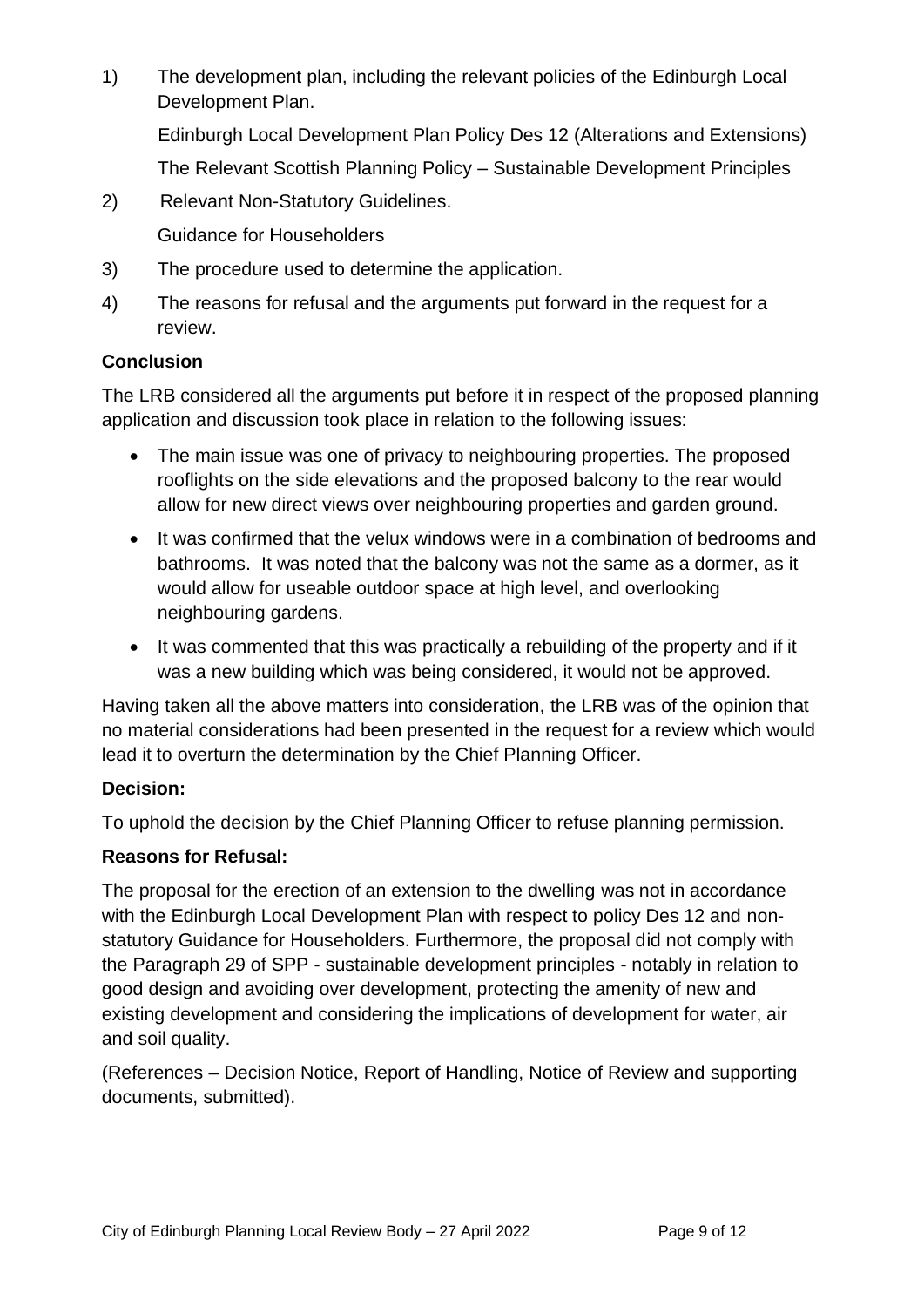## **9. Request for Review – The Old Dairy House, Dundas Home Farm (At Land 20 Metres East Of), South Queensferry, Edinburgh**

Details were submitted of a request for a review for the erection of 4-5 bedroom house. The erection of a detached 2 car garage at land 20 metres east of the Old Dairy House, Dundas Home Farm, South Queensferry. Application No. 21/04768/FUL.

The request was considered by the City of Edinburgh Planning Local Review Body (LRB) at a meeting on Wednesday 27 April 2022.

#### **Assessment**

At the meeting on 27 April 2022, the LRB had been provided with copies of the notice of review, including a request that the review proceed on the basis of an assessment of the review documents only. The LRB had also been provided with copies of the decision notice and the report of handling.

The LRB heard from the Planning Adviser who summarised the issues raised and presented the drawings of the development and responded to further questions.

The plans used to determine the application were 01, 02a, 03a, 04a, 05, 06, Scheme 1 being the drawings shown under the application reference number 21/04768/FUL on the Council's Planning and Building Standards Online Services.

The LRB, having considered these documents, felt that they had sufficient information before it and agreed to determine the review using the information circulated.

The LRB in their deliberations on the matter, considered the following:

1) The development plan, including the relevant policies of the Edinburgh Local Development Plan.

Edinburgh Local Development Plan Policy Des 1 (Design Quality and Context)

Edinburgh Local Development Plan Policy Des 4 (Development Design - Impact on Setting)

Edinburgh Local Development Plan Policy Env 10 (Development in the Green Belt and Countryside)

Edinburgh Local Development Plan Policy Env 21 (Flood Protection)

2) Relevant Non-Statutory Guidelines.

Development in the Countryside and Green Belt

The Relevant Scottish Planning Policy – Sustainable Development Principles

- 3) The procedure used to determine the application.
- 4) The reasons for refusal and the arguments put forward in the request for a review.

#### **Conclusion**

The LRB considered all the arguments put before it in respect of the proposed planning application and discussion took place in relation to the following issues: